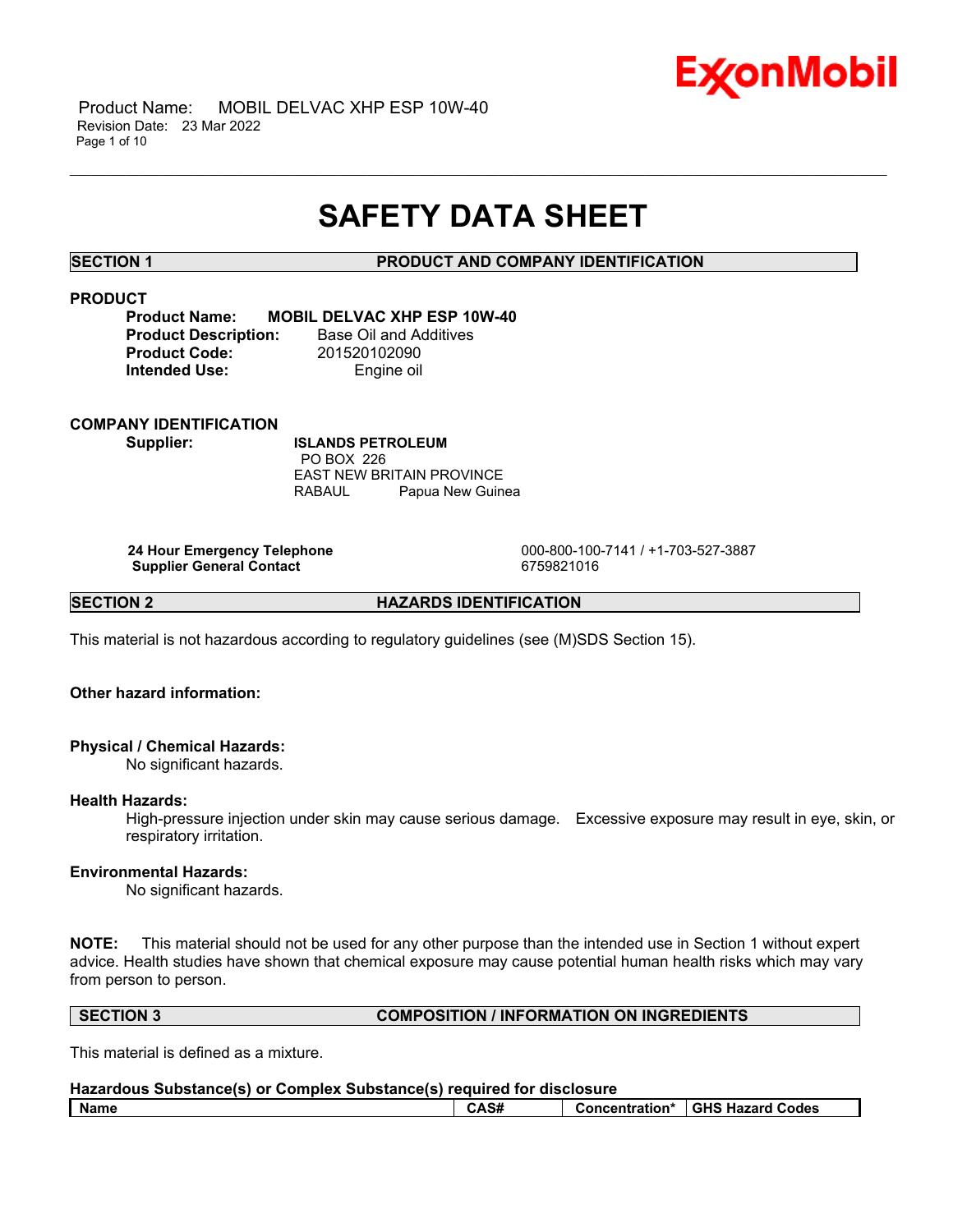# Ex⁄onMobil

 Product Name: MOBIL DELVAC XHP ESP 10W-40 Revision Date: 23 Mar 2022 Page 2 of 10

| <b>ALKARYLAMINE</b>                                                                                     | 36878-20-3  | $- < 5\%$     | H316                            |
|---------------------------------------------------------------------------------------------------------|-------------|---------------|---------------------------------|
| BENZENE PROPANOIC ACID, 3,5-BIS(1,1-<br>DIMETHYLETHYL)-4-HYDROXY-, C7-9 BRANCHED<br><b>ALKYL ESTERS</b> | 125643-61-0 | $1 - 5\%$     | H413                            |
| LUB OILS (PET), HYDROTREATED NEUTRAL OIL-<br>BASEDC20-50                                                | 72623-87-1  | $1 - 5\%$     | H <sub>304</sub>                |
| LUBRICATING OILS (PETROLEUM), HYDROTREATED<br><b>INEUTRAL OIL-BASED</b>                                 | 72623-86-0  | $1 - 5\%$     | H <sub>304</sub>                |
| SEVERELY HYDROTREATED HEAVY PARAFFINIC<br><b>DISTILLATE</b>                                             | 64742-54-7  | $20 - 530\%$  | H304                            |
| SOLVENT DEWAXED HEAVY PARAFFINIC DISTILLATE                                                             | 64742-65-0  | $- < 5\%$     | H304                            |
| ZINC ALKYL DITHIOPHOSPHATE                                                                              | 113706-15-3 | $0.1 - 5.1\%$ | H303, H315, H318,<br>H401. H411 |

\* All concentrations are percent by weight unless ingredient is a gas. Gas concentrations are in percent by volume. Other ingredients determined not to be hazardous up to 100%.

**SECTION 4 FIRST AID MEASURES**

### **INHALATION**

mouth-to-mouth resuscitation.

Remove from further exposure. For those providing assistance, avoid exposure to yourself or others. Use adequate respiratory protection. If respiratory irritation, dizziness, nausea, or unconsciousness occurs, seek immediate medical assistance. If breathing has stopped, assist ventilation with a mechanical device or use

#### **SKIN CONTACT**

Wash contact areas with soap and water. If product is injected into or under the skin, or into any part of the body, regardless of the appearance of the wound or its size, the individual should be evaluated immediately by a physician as a surgical emergency. Even though initial symptoms from high pressure injection may be minimal or absent, early surgical treatment within the first few hours may significantly reduce the ultimate extent of injury.

#### **EYE CONTACT**

Flush thoroughly with water. If irritation occurs, get medical assistance.

#### **INGESTION**

First aid is normally not required. Seek medical attention if discomfort occurs.

#### **NOTE TO PHYSICIAN**

None

#### **SECTION 5 FIRE FIGHTING MEASURES**

#### **EXTINGUISHING MEDIA**

**Appropriate Extinguishing Media:** Use water fog, foam, dry chemical or carbon dioxide (CO2) to extinguish flames.

**Inappropriate Extinguishing Media:** Straight streams of water

#### **FIRE FIGHTING**

**Fire Fighting Instructions:** Evacuate area. Prevent run-off from fire control or dilution from entering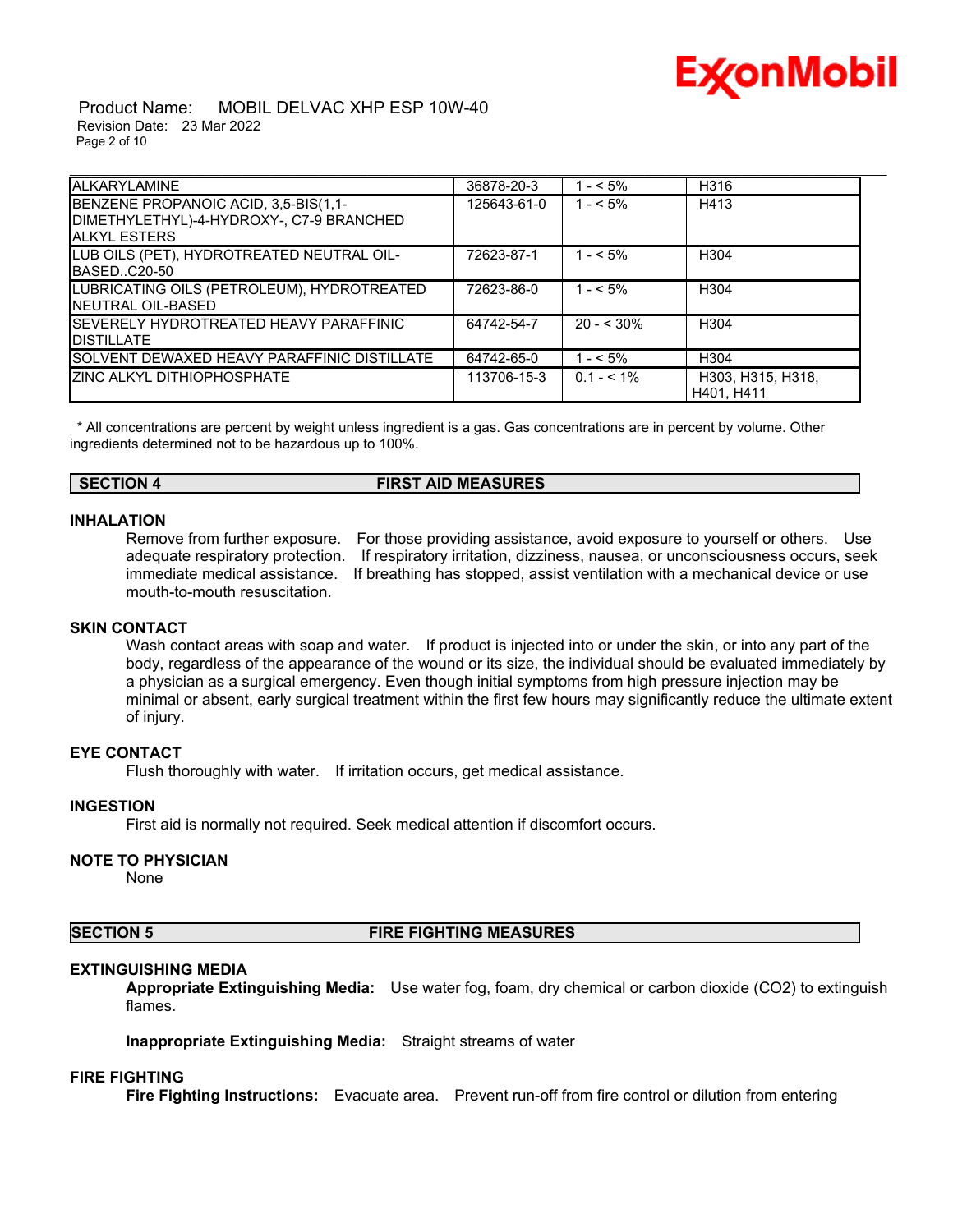## Ex⁄onMobil

 Product Name: MOBIL DELVAC XHP ESP 10W-40 Revision Date: 23 Mar 2022 Page 3 of 10

> streams, sewers or drinking water supply. Fire-fighters should use standard protective equipment and in enclosed spaces, self-contained breathing apparatus (SCBA). Use water spray to cool fire exposed surfaces and to protect personnel.

\_\_\_\_\_\_\_\_\_\_\_\_\_\_\_\_\_\_\_\_\_\_\_\_\_\_\_\_\_\_\_\_\_\_\_\_\_\_\_\_\_\_\_\_\_\_\_\_\_\_\_\_\_\_\_\_\_\_\_\_\_\_\_\_\_\_\_\_\_\_\_\_\_\_\_\_\_\_\_\_\_\_\_\_\_\_\_\_\_\_\_\_\_\_\_\_\_\_\_\_\_\_\_\_\_\_\_\_\_\_\_\_\_\_\_\_\_\_

**Hazardous Combustion Products:** Aldehydes, Incomplete combustion products, Oxides of carbon, Smoke, Fume, Sulphur oxides

#### **FLAMMABILITY PROPERTIES**

**Flash Point [Method]:** >200°C (392°F) [ASTM D-92] **Flammable Limits (Approximate volume % in air):** LEL: 0.9 UEL: 7.0 **Autoignition Temperature:** N/D

#### **SECTION 6 ACCIDENTAL RELEASE MEASURES**

#### **NOTIFICATION PROCEDURES**

In the event of a spill or accidental release, notify relevant authorities in accordance with all applicable regulations.

#### **PROTECTIVE MEASURES**

Avoid contact with spilled material. See Section 5 for fire fighting information. See the Hazard Identification Section for Significant Hazards. See Section 4 for First Aid Advice. See Section 8 for advice on the minimum requirements for personal protective equipment. Additional protective measures may be necessary, depending on the specific circumstances and/or the expert judgment of the emergency responders.

For emergency responders: Respiratory protection: respiratory protection will be necessary only in special cases, e.g., formation of mists. Half-face or full-face respirator with filter(s) for dust/organic vapor or Self Contained Breathing Apparatus (SCBA) can be used depending on the size of spill and potential level of exposure. If the exposure cannot be completely characterized or an oxygen deficient atmosphere is possible or anticipated, SCBA is recommended. Work gloves that are resistant to hydrocarbons are recommended. Gloves made of polyvinyl acetate (PVA) are not water-resistant and are not suitable for emergency use. Chemical goggles are recommended if splashes or contact with eyes is possible. Small spills: normal antistatic work clothes are usually adequate. Large spills: full body suit of chemical resistant, antistatic material is recommended.

#### **SPILL MANAGEMENT**

**Land Spill:** Stop leak if you can do so without risk. Recover by pumping or with suitable absorbent.

**Water Spill:** Stop leak if you can do so without risk. Confine the spill immediately with booms. Warn other shipping. Remove from the surface by skimming or with suitable absorbents. Seek the advice of a specialist before using dispersants.

Water spill and land spill recommendations are based on the most likely spill scenario for this material; however, geographic conditions, wind, temperature, (and in the case of a water spill) wave and current direction and speed may greatly influence the appropriate action to be taken. For this reason, local experts should be consulted. Note: Local regulations may prescribe or limit action to be taken.

#### **ENVIRONMENTAL PRECAUTIONS**

Large Spills: Dyke far ahead of liquid spill for later recovery and disposal. Prevent entry into waterways, sewers, basements or confined areas.

#### **SECTION 7 HANDLING AND STORAGE**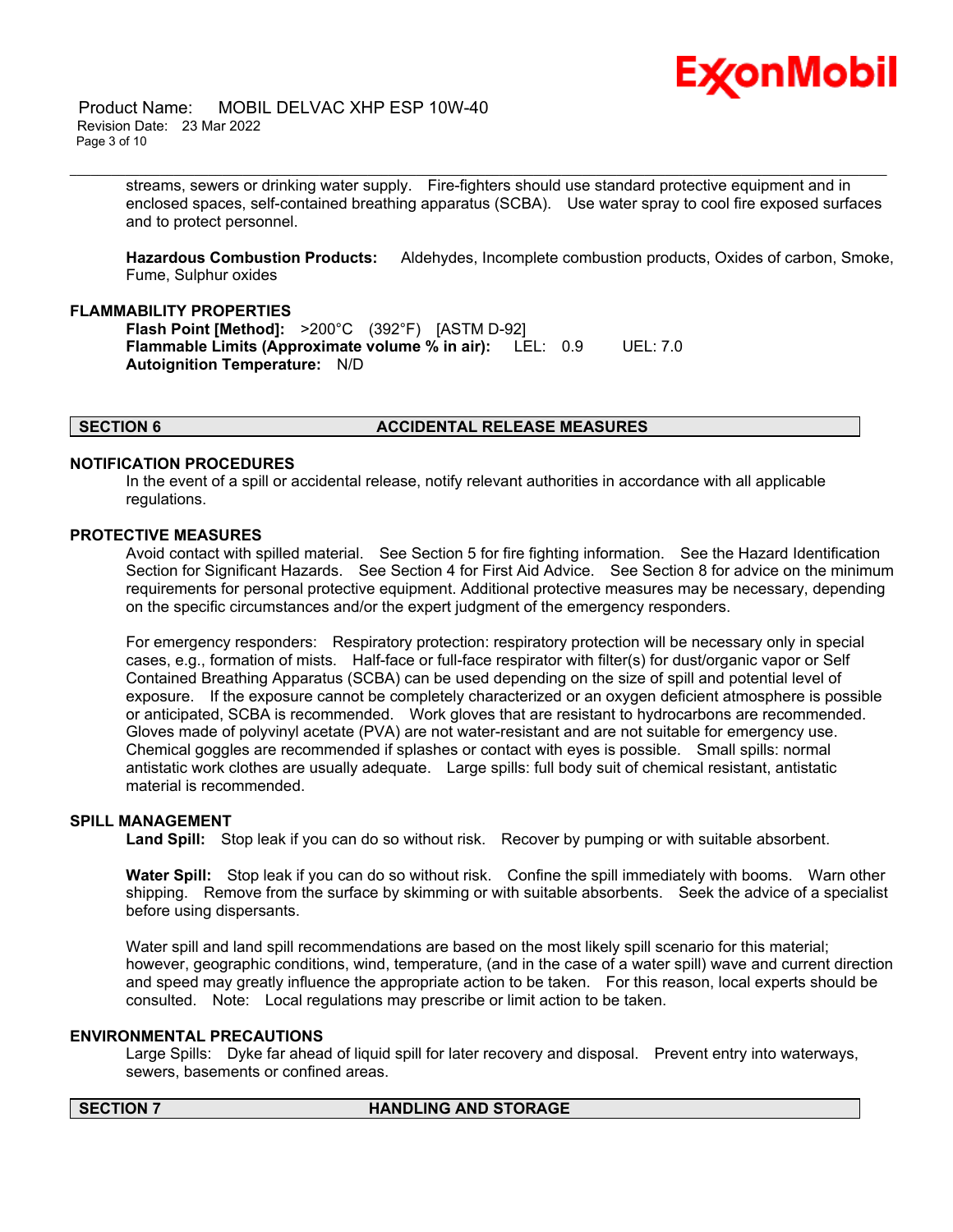

 Product Name: MOBIL DELVAC XHP ESP 10W-40 Revision Date: 23 Mar 2022 Page 4 of 10

#### **HANDLING**

Avoid contact with used product. Prevent small spills and leakage to avoid slip hazard. Material can accumulate static charges which may cause an electrical spark (ignition source). When the material is handled in bulk, an electrical spark could ignite any flammable vapors from liquids or residues that may be present (e.g., during switch-loading operations). Use proper bonding and/or earthing procedures. However, bonding and earthing may not eliminate the hazard from static accumulation. Consult local applicable standards for guidance. Additional references include American Petroleum Institute 2003 (Protection Against Ignitions Arising out of Static, Lightning and Stray Currents) or National Fire Protection Agency 77 (Recommended Practice on Static Electricity) or CENELEC CLC/TR 50404 (Electrostatics - Code of practice for the avoidance of hazards due to static electricity).

\_\_\_\_\_\_\_\_\_\_\_\_\_\_\_\_\_\_\_\_\_\_\_\_\_\_\_\_\_\_\_\_\_\_\_\_\_\_\_\_\_\_\_\_\_\_\_\_\_\_\_\_\_\_\_\_\_\_\_\_\_\_\_\_\_\_\_\_\_\_\_\_\_\_\_\_\_\_\_\_\_\_\_\_\_\_\_\_\_\_\_\_\_\_\_\_\_\_\_\_\_\_\_\_\_\_\_\_\_\_\_\_\_\_\_\_\_\_

**Static Accumulator:** This material is a static accumulator.

#### **STORAGE**

The type of container used to store the material may affect static accumulation and dissipation. Do not store in open or unlabelled containers.

Material is defined under the National Standard [NOHSC:1015] Storage and Handling of Workplace Dangerous Goods. **SECTION 8 EXPOSURE CONTROLS / PERSONAL PROTECTION**

### **EXPOSURE LIMIT VALUES**

#### **Exposure limits/standards (Note: Exposure limits are not additive)**

| <b>Substance Name</b>              | <b>Form</b> | Limit/Standard |                  | <b>Note</b> | <b>Source</b> |
|------------------------------------|-------------|----------------|------------------|-------------|---------------|
| LUB OILS (PET), HYDROTREATED       | Inhalable   | TWA            | $5$ mg/m $3$     |             | <b>ACGIH</b>  |
| NEUTRAL OIL-BASEDC20-50            | fraction.   |                |                  |             |               |
| LUBRICATING OILS                   | Inhalable   | <b>TWA</b>     | $5 \text{ mg/m}$ |             | <b>ACGIH</b>  |
| (PETROLEUM), HYDROTREATED          | fraction.   |                |                  |             |               |
| NEUTRAL OIL-BASED                  |             |                |                  |             |               |
| SEVERELY HYDROTREATED              |             | <b>TWA</b>     | $5 \text{ mg/m}$ |             | Australia WES |
| <b>HEAVY PARAFFINIC DISTILLATE</b> |             |                |                  |             |               |
| SEVERELY HYDROTREATED              | Inhalable   | <b>TWA</b>     | $5 \text{ mg/m}$ |             | <b>ACGIH</b>  |
| <b>HEAVY PARAFFINIC DISTILLATE</b> | fraction.   |                |                  |             |               |
| SOLVENT DEWAXED HEAVY              |             | <b>TWA</b>     | $5 \text{ mg/m}$ |             | Australia WES |
| <b>PARAFFINIC DISTILLATE</b>       |             |                |                  |             |               |
| SOLVENT DEWAXED HEAVY              | Inhalable   | <b>TWA</b>     | $5 \text{ mg/m}$ |             | <b>ACGIH</b>  |
| <b>PARAFFINIC DISTILLATE</b>       | fraction.   |                |                  |             |               |

#### **Exposure limits/standards for materials that can be formed when handling this product:**

NOTE: Limits/standards shown for guidance only. Follow applicable regulations.

#### **Biological limits**

No biological limits allocated.

#### **ENGINEERING CONTROLS**

The level of protection and types of controls necessary will vary depending upon potential exposure conditions.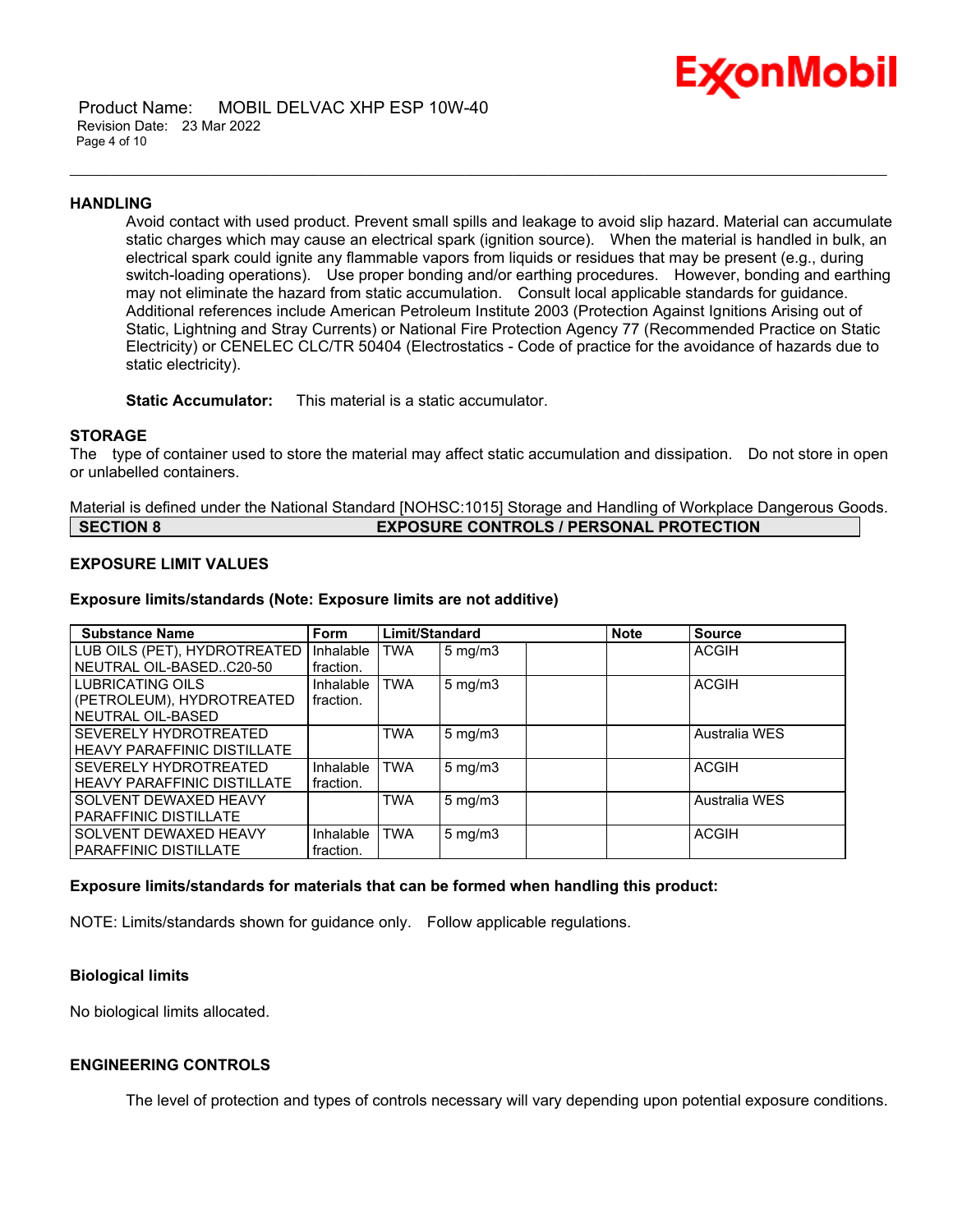

Control measures to consider: No special requirements under ordinary conditions of use and with adequate ventilation.

\_\_\_\_\_\_\_\_\_\_\_\_\_\_\_\_\_\_\_\_\_\_\_\_\_\_\_\_\_\_\_\_\_\_\_\_\_\_\_\_\_\_\_\_\_\_\_\_\_\_\_\_\_\_\_\_\_\_\_\_\_\_\_\_\_\_\_\_\_\_\_\_\_\_\_\_\_\_\_\_\_\_\_\_\_\_\_\_\_\_\_\_\_\_\_\_\_\_\_\_\_\_\_\_\_\_\_\_\_\_\_\_\_\_\_\_\_\_

#### **PERSONAL PROTECTION**

Personal protective equipment selections vary based on potential exposure conditions such as applications, handling practices, concentration and ventilation. Information on the selection of protective equipment for use with this material, as provided below, is based upon intended, normal usage.

**Respiratory Protection:** If engineering controls do not maintain airborne contaminant concentrations at a level which is adequate to protect worker health, an approved respirator may be appropriate. Respirator selection, use, and maintenance must be in accordance with regulatory requirements, if applicable. Types of respirators to be considered for this material include:

**Particulate** 

No special requirements under ordinary conditions of use and with adequate ventilation.

For high airborne concentrations, use an approved supplied-air respirator, operated in positive pressure mode. Supplied air respirators with an escape bottle may be appropriate when oxygen levels are inadequate, gas/vapour warning properties are poor, or if air purifying filter capacity/rating may be exceeded.

**Hand Protection:** Any specific glove information provided is based on published literature and glove manufacturer data. Glove suitability and breakthrough time will differ depending on the specific use conditions. Contact the glove manufacturer for specific advice on glove selection and breakthrough times for your use conditions. Inspect and replace worn or damaged gloves. The types of gloves to be considered for this material include:

#### Nitrile,Viton No protection is ordinarily required under normal conditions of use.

**Eye Protection:** If contact is likely, safety glasses with side shields are recommended.

**Skin and Body Protection:** Any specific clothing information provided is based on published literature or manufacturer data. The types of clothing to be considered for this material include:

No skin protection is ordinarily required under normal conditions of use. In accordance with good industrial hygiene practices, precautions should be taken to avoid skin contact.

**Specific Hygiene Measures:** Always observe good personal hygiene measures, such as washing after handling the material and before eating, drinking, and/or smoking. Routinely wash work clothing and protective equipment to remove contaminants. Discard contaminated clothing and footwear that cannot be cleaned. Practice good housekeeping.

#### **ENVIRONMENTAL CONTROLS**

Comply with applicable environmental regulations limiting discharge to air, water and soil. Protect the environment by applying appropriate control measures to prevent or limit emissions.

#### **SECTION 9 PHYSICAL AND CHEMICAL PROPERTIES**

**Note: Physical and chemical properties are provided for safety, health and environmental considerations only and may not fully represent product specifications. Contact the Supplier for additional information.**

**GENERAL INFORMATION**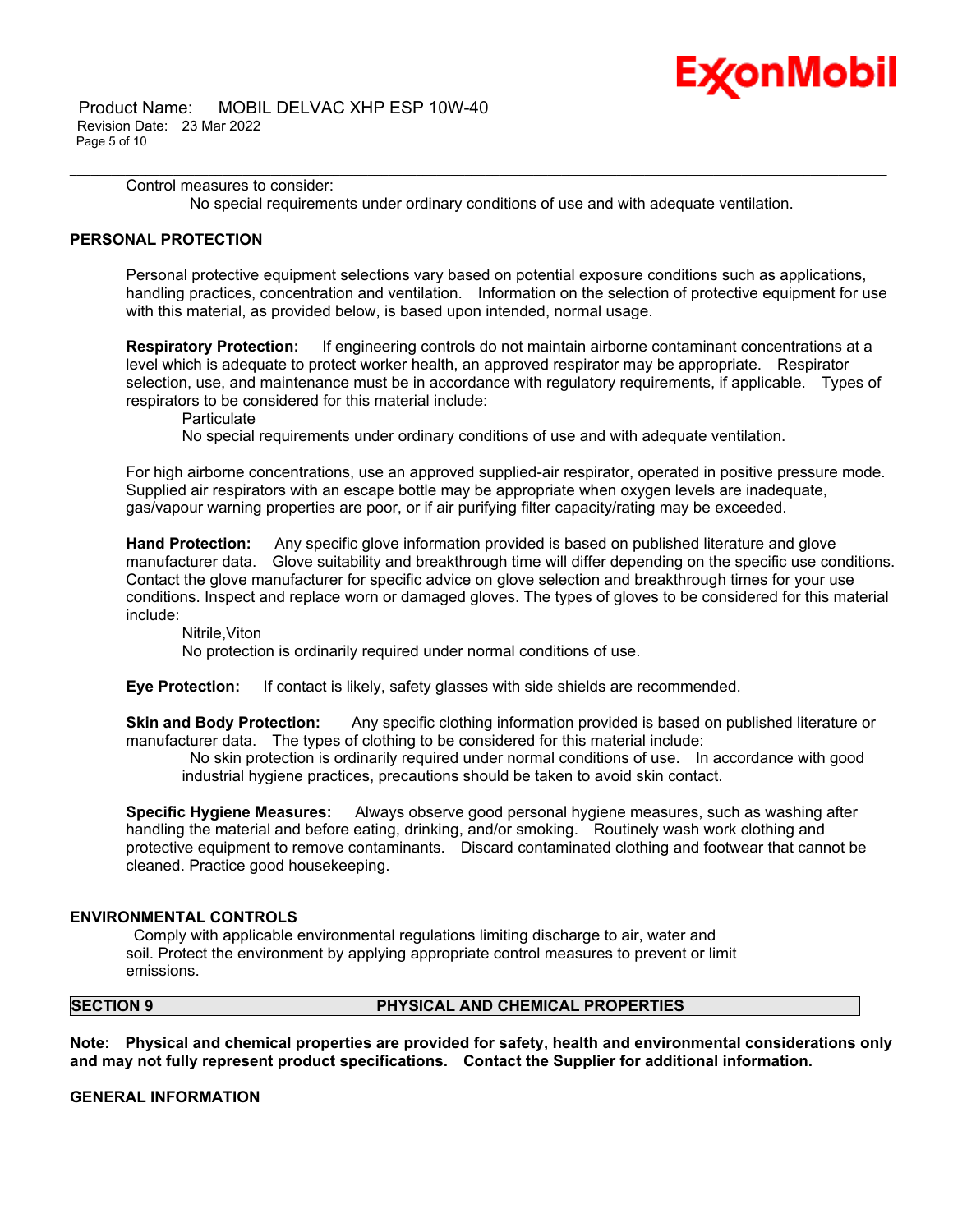

 Product Name: MOBIL DELVAC XHP ESP 10W-40 Revision Date: 23 Mar 2022 Page 6 of 10

**Physical State:** Liquid **Colour:** Amber **Odour:** Characteristic **Odour Threshold:** N/D **IMPORTANT HEALTH, SAFETY, AND ENVIRONMENTAL INFORMATION Relative Density (at 15 °C):** 0.861 **Flammability (Solid, Gas):** N/A **Flash Point [Method]:** >200°C (392°F) [ASTM D-92] **Flammable Limits (Approximate volume % in air):** LEL: 0.9 UEL: 7.0 **Autoignition Temperature:** N/D **Boiling Point / Range:** > 316°C (600°F) **Decomposition Temperature:** N/D **Vapour Density (Air = 1):** N/D **Vapour Pressure:** < 0.013 kPa (0.1 mm Hg) at 20 °C **Evaporation Rate (n-butyl acetate = 1):** N/D **pH:** N/A **Log Pow (n-Octanol/Water Partition Coefficient):** > 3.5 **Solubility in Water:** Negligible **Viscosity:** 91 cSt (91 mm2/sec) at 40ºC | 13.7 cSt (13.7 mm2/sec) at 100°C [ASTM D 445] **Oxidizing Properties:** See Hazards Identification Section.

\_\_\_\_\_\_\_\_\_\_\_\_\_\_\_\_\_\_\_\_\_\_\_\_\_\_\_\_\_\_\_\_\_\_\_\_\_\_\_\_\_\_\_\_\_\_\_\_\_\_\_\_\_\_\_\_\_\_\_\_\_\_\_\_\_\_\_\_\_\_\_\_\_\_\_\_\_\_\_\_\_\_\_\_\_\_\_\_\_\_\_\_\_\_\_\_\_\_\_\_\_\_\_\_\_\_\_\_\_\_\_\_\_\_\_\_\_\_

#### **OTHER INFORMATION**

**Freezing Point:** N/D **Melting Point:** N/A **Pour Point:** -30°C (-22°F) [ASTM D97] **DMSO Extract (mineral oil only), IP-346:** < 3 %wt

#### **SECTION 10 STABILITY AND REACTIVITY**

**STABILITY:** Material is stable under normal conditions.

**CONDITIONS TO AVOID:** Excessive heat. High energy sources of ignition.

**INCOMPATIBLE MATERIALS:** Strong oxidisers

**HAZARDOUS DECOMPOSITION PRODUCTS:** Material does not decompose at ambient temperatures.

**POSSIBILITY OF HAZARDOUS REACTIONS:** Hazardous polymerization will not occur.

**SECTION 11 TOXICOLOGICAL INFORMATION**

### **INFORMATION ON TOXICOLOGICAL EFFECTS**

| <b>Hazard Class</b>                                 | <b>Conclusion / Remarks</b>                                |
|-----------------------------------------------------|------------------------------------------------------------|
| <b>Inhalation</b>                                   |                                                            |
| Acute Toxicity: No end point data for<br>Imaterial. | Minimally Toxic. Based on assessment of the components.    |
| Irritation: No end point data for material.         | Negligible hazard at ambient/normal handling temperatures. |
| <b>Ingestion</b>                                    |                                                            |
| Acute Toxicity: No end point data for               | Minimally Toxic. Based on assessment of the components.    |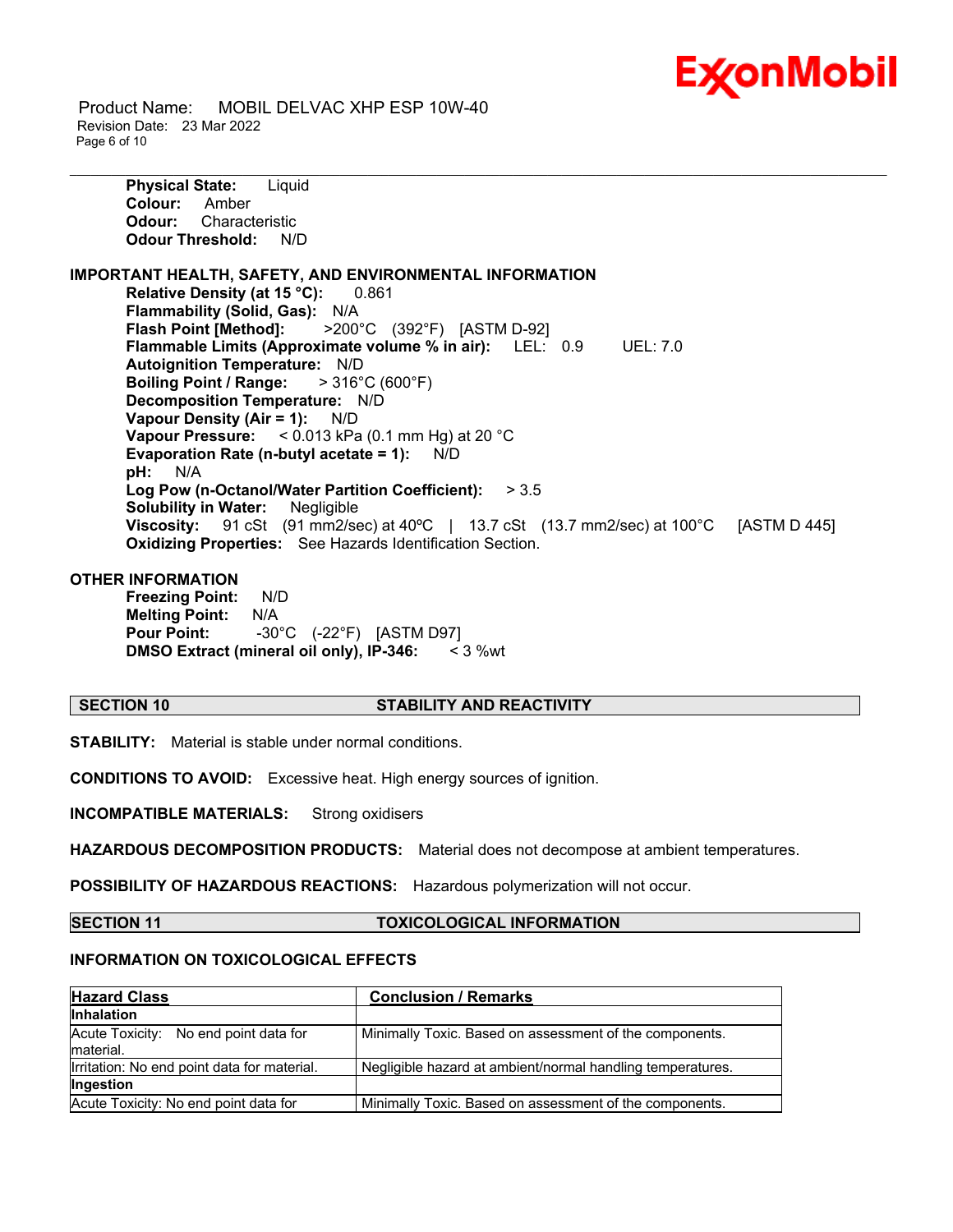

#### Product Name: MOBIL DELVAC XHP ESP 10W-40 Revision Date: 23 Mar 2022 Page 7 of 10

| material.                                                         |                                                                                                                   |
|-------------------------------------------------------------------|-------------------------------------------------------------------------------------------------------------------|
| <b>Skin</b>                                                       |                                                                                                                   |
| Acute Toxicity: No end point data for                             | Minimally Toxic. Based on assessment of the components.                                                           |
| material.                                                         |                                                                                                                   |
| Skin Corrosion/Irritation: No end point data<br>for material.     | Negligible irritation to skin at ambient temperatures. Based on<br>assessment of the components.                  |
| Eye                                                               |                                                                                                                   |
| Serious Eye Damage/Irritation: No end point<br>data for material. | May cause mild, short-lasting discomfort to eyes. Based on<br>assessment of the components.                       |
| Sensitisation                                                     |                                                                                                                   |
| Respiratory Sensitization: No end point data<br>lfor material.    | Not expected to be a respiratory sensitizer.                                                                      |
| Skin Sensitization: No end point data for<br>lmaterial.           | Not expected to be a skin sensitizer. Based on assessment of the<br>components.                                   |
| <b>Aspiration: Data available.</b>                                | Not expected to be an aspiration hazard.<br>Based on physico-<br>chemical properties of the material.             |
| Germ Cell Mutagenicity: No end point data<br>for material.        | Not expected to be a germ cell mutagen. Based on assessment of<br>the components.                                 |
| <b>Carcinogenicity:</b> No end point data for<br>lmaterial.       | Not expected to cause cancer. Based on assessment of the<br>components.                                           |
| Reproductive Toxicity: No end point data<br>lfor material.        | Not expected to be a reproductive toxicant. Based on assessment<br>of the components.                             |
| Lactation: No end point data for material.                        | Not expected to cause harm to breast-fed children.                                                                |
| <b>Specific Target Organ Toxicity (STOT)</b>                      |                                                                                                                   |
| Single Exposure: No end point data for<br>lmaterial.              | Not expected to cause organ damage from a single exposure.                                                        |
| Repeated Exposure: No end point data for<br>material.             | Not expected to cause organ damage from prolonged or repeated<br>exposure. Based on assessment of the components. |

\_\_\_\_\_\_\_\_\_\_\_\_\_\_\_\_\_\_\_\_\_\_\_\_\_\_\_\_\_\_\_\_\_\_\_\_\_\_\_\_\_\_\_\_\_\_\_\_\_\_\_\_\_\_\_\_\_\_\_\_\_\_\_\_\_\_\_\_\_\_\_\_\_\_\_\_\_\_\_\_\_\_\_\_\_\_\_\_\_\_\_\_\_\_\_\_\_\_\_\_\_\_\_\_\_\_\_\_\_\_\_\_\_\_\_\_\_\_

## **OTHER INFORMATION For the product itself:**

Diesel engine oils: Not carcinogenic in animals tests. Used and unused diesel engine oils did not produce any carcinogenic effects in chronic mouse skin painting studies. Oils that are used in gasoline engines may become hazardous and display the following properties: Carcinogenic in animal tests. Caused mutations in vitro. Possible allergen and photoallergen. Contains polycyclic aromatic compounds (PAC) from combustion products of gasoline and/or thermal degradation products.

#### **Contains:**

Base oil severely refined: Not carcinogenic in animal studies. Representative material passes IP-346, Modified Ames test, and/or other screening tests. Dermal and inhalation studies showed minimal effects; lung non-specific infiltration of immune cells, oil deposition and minimal granuloma formation. Not sensitising in test animals.

#### **IARC Classification:**

**The following ingredients are cited on the lists below:** None.

|            | --REGULATORY LISTS SEARCHED-- |              |  |
|------------|-------------------------------|--------------|--|
| 1 = IARC 1 | $2 = IARC 2A$                 | $3 = IARC2B$ |  |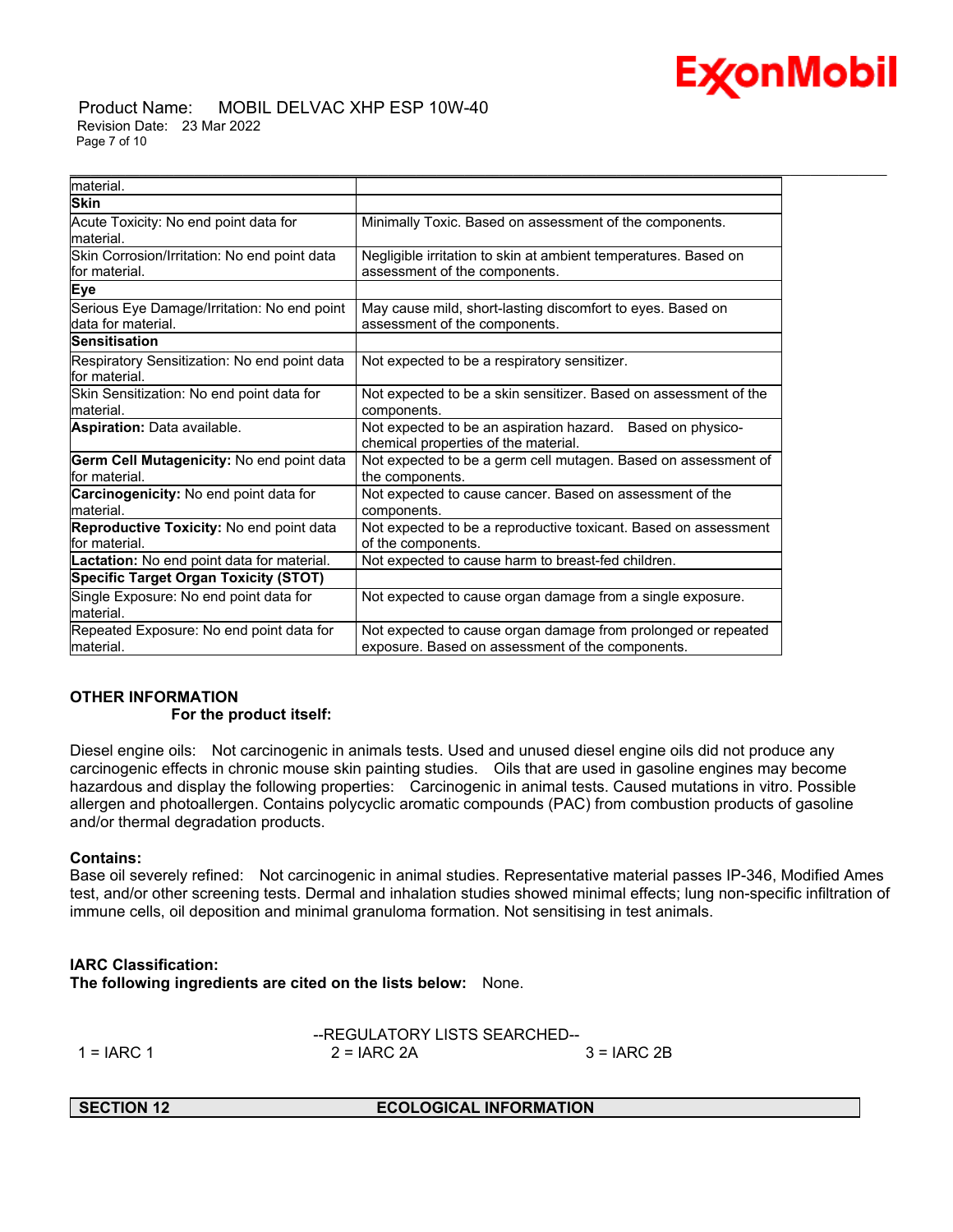

The information given is based on data for the material, components of the material, or for similar materials, through the application of bridging principals.

\_\_\_\_\_\_\_\_\_\_\_\_\_\_\_\_\_\_\_\_\_\_\_\_\_\_\_\_\_\_\_\_\_\_\_\_\_\_\_\_\_\_\_\_\_\_\_\_\_\_\_\_\_\_\_\_\_\_\_\_\_\_\_\_\_\_\_\_\_\_\_\_\_\_\_\_\_\_\_\_\_\_\_\_\_\_\_\_\_\_\_\_\_\_\_\_\_\_\_\_\_\_\_\_\_\_\_\_\_\_\_\_\_\_\_\_\_\_

#### **ECOTOXICITY**

Material -- Not expected to be harmful to aquatic organisms.

#### **MOBILITY**

 Base oil component -- Low solubility and floats and is expected to migrate from water to the land. Expected to partition to sediment and wastewater solids.

#### **PERSISTENCE AND DEGRADABILITY**

#### **Biodegradation:**

Base oil component -- Expected to be inherently biodegradable

#### **BIOACCUMULATION POTENTIAL**

 Base oil component -- Has the potential to bioaccumulate, however metabolism or physical properties may reduce the bioconcentration or limit bioavailability.

#### **SECTION 13 DISPOSAL CONSIDERATIONS**

Disposal recommendations based on material as supplied. Disposal must be in accordance with current applicable laws and regulations, and material characteristics at time of disposal.

#### **DISPOSAL RECOMMENDATIONS**

Product is suitable for burning in an enclosed controlled burner for fuel value or disposal by supervised incineration at very high temperatures to prevent formation of undesirable combustion products. Protect the environment. Dispose of used oil at designated sites. Minimize skin contact. Do not mix used oils with solvents, brake fluids or coolants.

**Empty Container Warning** Empty Container Warning (where applicable): Empty containers may contain residue and can be dangerous. Do not attempt to refill or clean containers without proper instructions. Empty drums should be completely drained and safely stored until appropriately reconditioned or disposed. Empty containers should be taken for recycling, recovery, or disposal through suitably qualified or licensed contractor and in accordance with governmental regulations. DO NOT PRESSURISE, CUT, WELD, BRAZE, SOLDER, DRILL, GRIND, OR EXPOSE SUCH CONTAINERS TO HEAT, FLAME, SPARKS, STATIC ELECTRICITY, OR OTHER SOURCES OF IGNITION. THEY MAY EXPLODE AND CAUSE INJURY OR DEATH.

| <b>SECTION 14</b> | <b>TRANSPORT INFORMATION</b>                         |
|-------------------|------------------------------------------------------|
|                   | <b>LAND (ADG)</b> : Not Regulated for Land Transport |

**SEA (IMDG):** Not Regulated for Sea Transport according to IMDG-Code

**Marine Pollutant:** No

**AIR (IATA):** Not Regulated for Air Transport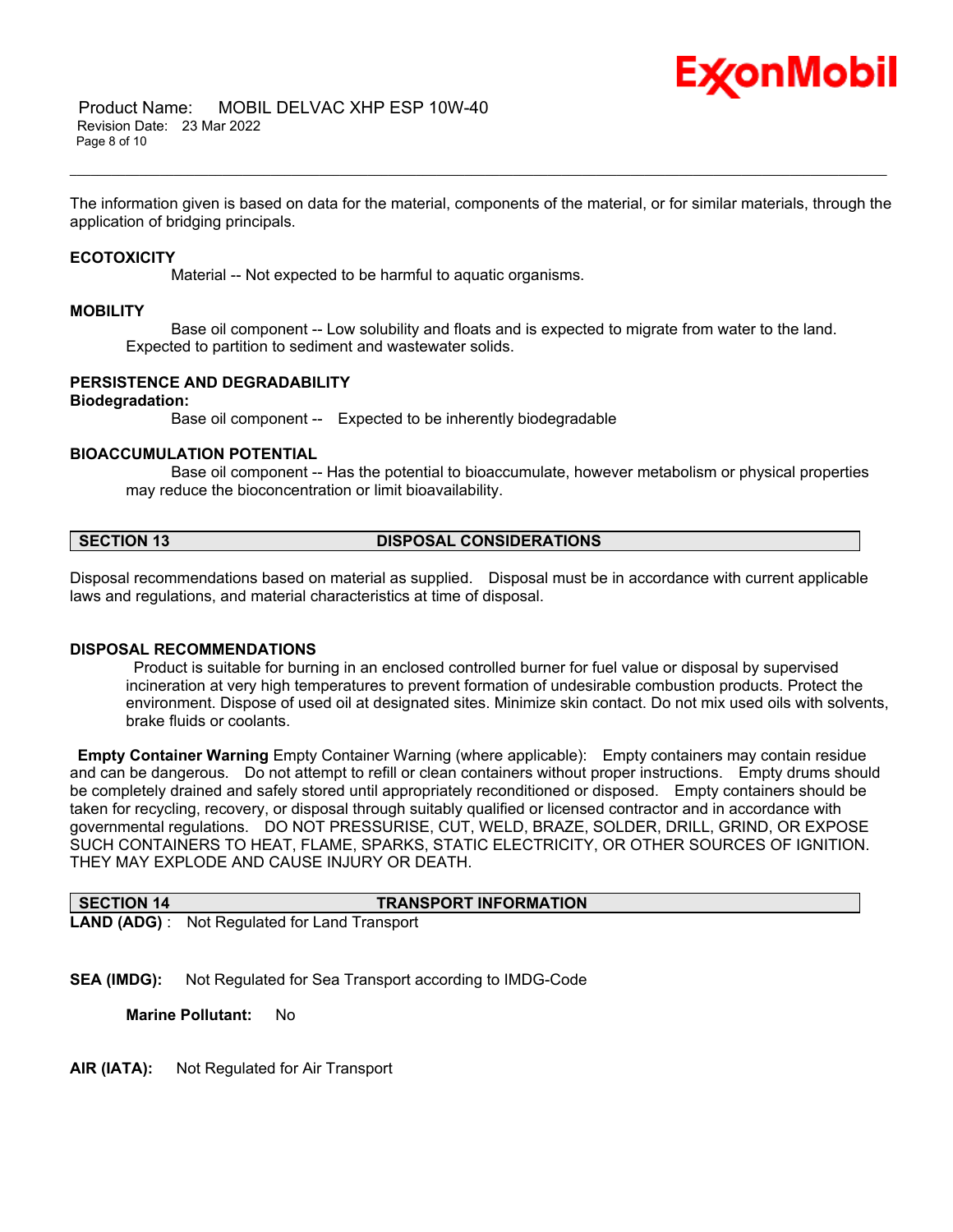## Ex⁄onMobil

 Product Name: MOBIL DELVAC XHP ESP 10W-40 Revision Date: 23 Mar 2022 Page 9 of 10

#### \_\_\_\_\_\_\_\_\_\_\_\_\_\_\_\_\_\_\_\_\_\_\_\_\_\_\_\_\_\_\_\_\_\_\_\_\_\_\_\_\_\_\_\_\_\_\_\_\_\_\_\_\_\_\_\_\_\_\_\_\_\_\_\_\_\_\_\_\_\_\_\_\_\_\_\_\_\_\_\_\_\_\_\_\_\_\_\_\_\_\_\_\_\_\_\_\_\_\_\_\_\_\_\_\_\_\_\_\_\_\_\_\_\_\_\_\_\_ **SECTION 15 REGULATORY INFORMATION**

This material is not considered hazardous according to Australia Model Work Health and Safety Regulations.

Product is not regulated according to Australian Dangerous Goods Code.

No Poison Schedule number allocated by the Standard for the Uniform Scheduling of Medicines and Poisons (SUSMP) established under the Therapeutic Goods Act.

AS1940 COMBUSTIBLE CLASS: C2

## **REGULATORY STATUS AND APPLICABLE LAWS AND REGULATIONS**

**Listed or exempt from listing/notification on the following chemical inventories :** AIIC, DSL, ENCS, IECSC, ISHL, KECI, PICCS, TCSI, TSCA

**SECTION 16 OTHER INFORMATION**

### **KEY TO ABBREVIATIONS AND ACRONYMS:**

N/D = Not determined, N/A = Not applicable, STEL = Short-Term Exposure Limit, TWA = Time-Weighted Average

## **KEY TO THE H-CODES CONTAINED IN SECTION 3 OF THIS DOCUMENT (for information only):**

H303: May be harmful if swallowed; Acute Tox Oral, Cat 5

H304: May be fatal if swallowed and enters airways; Aspiration, Cat 1

H315: Causes skin irritation; Skin Corr/Irritation, Cat 2

H316: Causes mild skin irritation; Skin Corr/Irritation, Cat 3

H318: Causes serious eye damage; Serious Eye Damage/Irr, Cat 1

H401: Toxic to aquatic life; Acute Env Tox, Cat 2

H411: Toxic to aquatic life with long lasting effects; Chronic Env Tox, Cat 2

H413: May cause long lasting harmful effects to aquatic life; Chronic Env Tox, Cat 4

## **THIS SAFETY DATA SHEET CONTAINS THE FOLLOWING REVISIONS:**

Composition: Component Table information was modified.

Composition: No components information was added.

Composition: No components information was deleted.

Section 08: Exposure Limits Table information was modified.

Section 13: Disposal Considerations - Disposal Recommendations information was modified.

Section 15: National Chemical Inventory Listing information was modified.

Section 16: HCode Key information was modified.

----------------------------------------------------------------------------------------------------------------------------------------------------- The information and recommendations contained herein are, to the best of ExxonMobil's knowledge and belief, accurate and reliable as of the date issued. You can contact ExxonMobil to insure that this document is the most current available from ExxonMobil. The information and recommendations are offered for the user's consideration and examination. It is the user's responsibility to satisfy itself that the product is suitable for the intended use. If buyer repackages this product, it is the user's responsibility to insure proper health, safety and other necessary information is included with and/or on the container. Appropriate warnings and safe-handling procedures should be provided to handlers and users. Alteration of this document is strictly prohibited. Except to the extent required by law, republication or retransmission of this document, in whole or in part, is not permitted. The term, "ExxonMobil" is used for